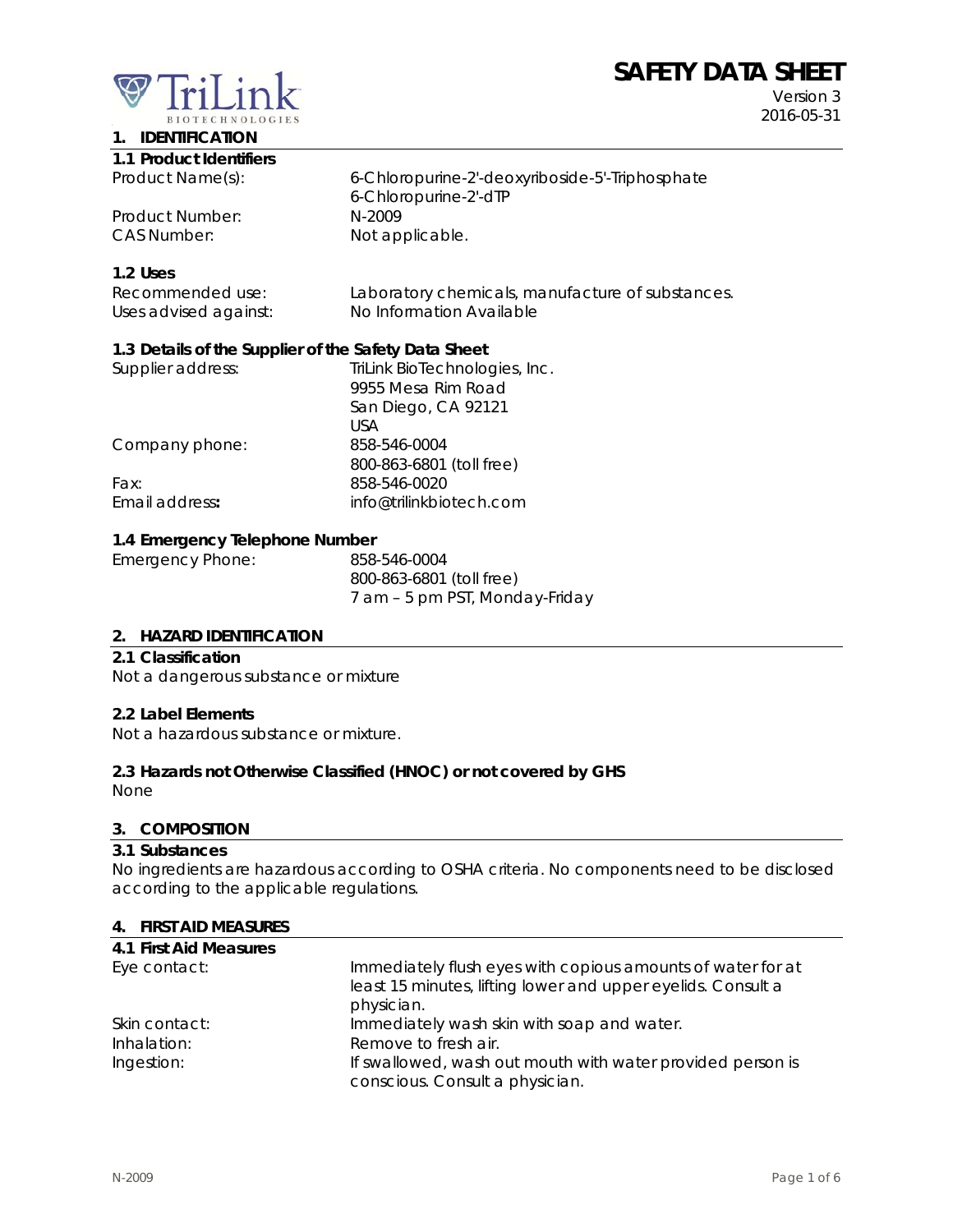# **4.2 Most Important Symptoms and Effects, both Acute and Delayed**

No information available.

# **4.3 Indication of any Immediate Medical Attention and Special Treatment Needed**

No information available.

# **5. FIRE-FIGHTING MEASURE**

| 5.1 Extinguishing Media |                                                                 |
|-------------------------|-----------------------------------------------------------------|
| Suitable Media:         | Use water spray, alcohol-resistant foam, dry chemical or carbon |
|                         | dioxide.                                                        |

# **5.2 Special Hazards Arising from Product**

No information available.

# **5.3 Advice for Firefighters**

As in any fire, wear self-contained breathing apparatus pressure-demand, MSHA/NIOSH (approved or equivalent) and full protective gear.

# **6. ACCIDENTAL RELEASE MEASURES**

**6.1 Personal Precautions, Protective Equipment and Emergency Procedures**  Ensure adequate ventilation. Avoid breathing vapors, mists or gas. See Section 8 for personal protection.

# **6.2 Environmental Precautions**

See Section 12 for additional ecological information.

# **6.3 Methods and Materials for Containment and Clean Up**

Prevent further leakage or spillage if safe to do so. Soak up with inert absorbent material. Pick up and transfer to properly labeled containers. This material and its container must be disposed of as hazardous waste.

# **7. HANDLING & STORAGE**

# **7.1 Precautions for Safe Handling**

Ensure adequate ventilation. Avoid breathing vapors, mists or gas. See Section 8 for personal protection.

# **7.2 Conditions for Safe Storage**

Keep/store only in original container. Storage Temperature: -20°C or below.

# **7.3 Incompatibilities**

None known based on information supplied.

# **8. EXPOSURE CONTROLS/PERSONAL PROTECTION**

#### **8.1 Control Parameters**

This product, as supplied, does not contain any hazardous materials with occupational exposure limits established by the region specific regulatory bodies.

# **8.2 Appropriate Engineering Controls**

General industrial hygiene practices.

# **8.3 Individual Protection Measures**

Eye/Face Protection: Wear safety glasses with side shields (or goggles).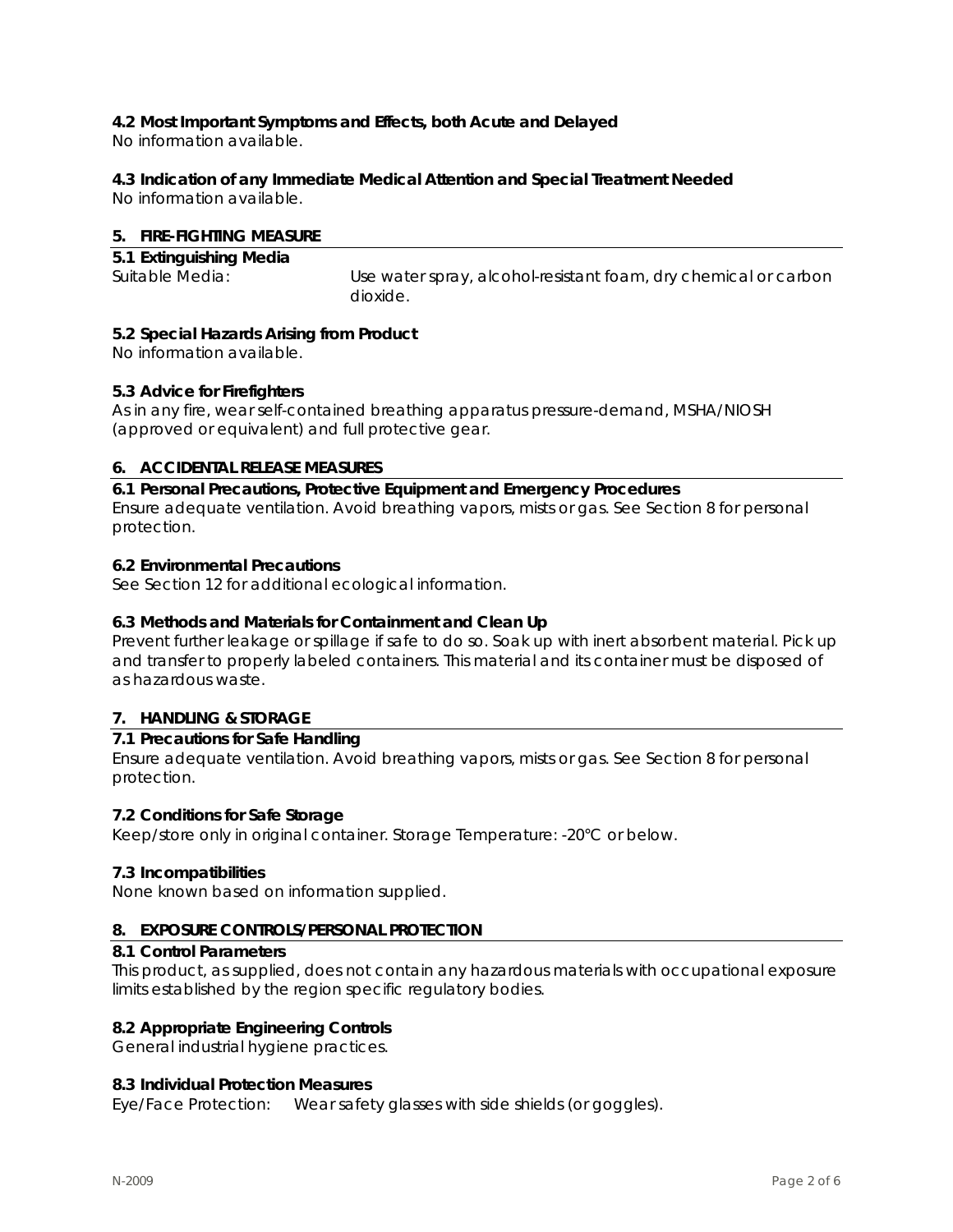|          | Skin/Body Protection: Wear suitable protective clothing and gloves. |
|----------|---------------------------------------------------------------------|
|          | Respiratory Protection: Use in well ventilated areas.               |
| General: | Handle in accordance with good industrial hygiene and safety        |
|          | practice.                                                           |

#### **9. PHYSICAL AND CHEMICAL PROPERTIES**

| 9.1 Information on Basic Physical and Chemical Properties |                                                       |  |  |
|-----------------------------------------------------------|-------------------------------------------------------|--|--|
| Physical state:                                           | Liquid                                                |  |  |
| Appearance:                                               | Colorless                                             |  |  |
| Odor:                                                     | Mild                                                  |  |  |
| pH:                                                       | Refer to trilinkbiotech.com for specific information. |  |  |
| Melting Point/Freezing Point:                             | No information available                              |  |  |
| <b>Boiling Point/Boiling Range:</b>                       | No information available                              |  |  |
| Flash Point:                                              | No information available                              |  |  |
| <b>Evaporation Rate:</b>                                  | No information available                              |  |  |
| Flammability (solid, gas):                                | No information available                              |  |  |
| Upper/Lower Flammability                                  | No information available                              |  |  |
| Limits:                                                   |                                                       |  |  |
| Vapor Pressure:                                           | No information available                              |  |  |
| Vapor Density:                                            | No information available                              |  |  |
| Relative Density:                                         | No information available                              |  |  |
| Specific Density:                                         | No information available                              |  |  |
| Water Solubility:                                         | No information available                              |  |  |
| Partition Coefficient:                                    | No information available                              |  |  |
| <b>Autoignition Temperature:</b>                          | No information available                              |  |  |
| Decomposition Temperature:                                | No information available                              |  |  |
| Viscosity:                                                | No information available                              |  |  |
| <b>Oxidizing Properties:</b>                              | No information available                              |  |  |
|                                                           |                                                       |  |  |

#### **10. STABILITY AND REACTIVITY**

# **10.1 Reactivity**

No information available.

# **10.2 Chemical stability**

Stable under normal conditions.

# **10.3 Possibility of hazardous reactions**

Can react briskly with oxidizers, danger of explosion.

#### **10.4 Conditions to avoid**

Incompatible materials. Ignition sources. Heat.

#### **10.5 Incompatible materials**

Strong oxidizing agents.

#### **10.6 Hazardous decomposition products**

Thermal decomposition can lead to release of irritating and toxic gases and vapors. Carbon monoxide. Carbon dioxide (CO2).

# **11. TOXICOLOGICAL INFORMATION**

# **11.1 Information on likely routes of exposure**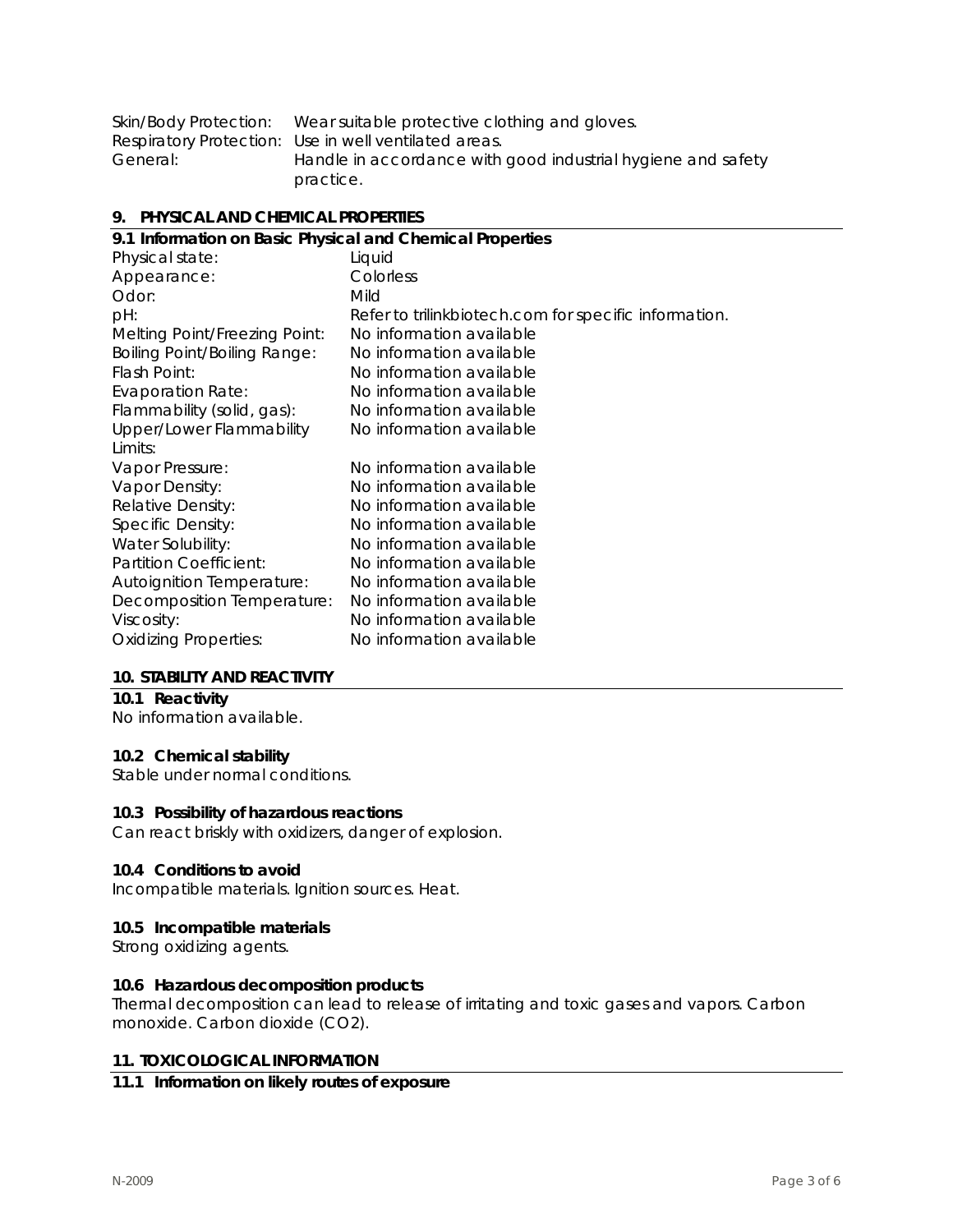| Inhalation   | Avoid breathing vapors or mists. May cause irritation of<br>respiratory tract.                                                                                                                                                 |
|--------------|--------------------------------------------------------------------------------------------------------------------------------------------------------------------------------------------------------------------------------|
| Eye contact  | Redness. May cause slight irritation.                                                                                                                                                                                          |
| Skin contact | Prolonged contact may cause redness and irritation. Repeated<br>exposure may cause skin dryness or cracking.                                                                                                                   |
| Ingestion    | May cause drowsiness or dizziness. Ingestion causes burns of the<br>upper digestive and respiratory tracts. Symptoms include burning<br>sensation, coughing, wheezing, shortness of breath, headache,<br>nausea, and vomiting. |

# **11.2 Information on toxicological effects**

Symptoms No information available.

# **11.3 Delayed and immediate effects as well as chronic effects from short and long-term exposure**

| Skin corrosion/Irritation:                                  | Mild                                    |
|-------------------------------------------------------------|-----------------------------------------|
| Serious Eye Damage/Eye                                      | Mild                                    |
| Irritation:                                                 |                                         |
| Skin or Respiratory Sensitization: No information available |                                         |
| Germ Cell Mutagenicity:                                     | No information available                |
| Carcinogenicity:                                            | No information available                |
| Reproductive Toxicity:                                      | No information available                |
| Developmental Toxicity:                                     | No information available                |
| Teratogenicity:                                             | No information available                |
| STOT - Single Exposure:                                     | No information available                |
| STOT - Repeated Exposure:                                   | No information available                |
| Target Organs:                                              | Kidneys, eyes, skin, respiratory system |
| Chronic Toxicity:                                           | No information available                |
| Subchronic Toxicity:                                        | No information available                |
| Neurological Effects:                                       | No information available                |
| <b>Aspiration Hazard:</b>                                   | No information available                |
| Other Adverse Effects:                                      | No information available                |

#### **12. ECOLOGICAL INFORMATION**

# **12.1 Marine pollutant**

No information available

# **12.2 Ecotoxicity**

No information available

# **12.3 Persistence and degradability**

No information available

# **12.4 Bioaccumulation**

No information available

# **12.5 Mobility**

No information available

# **12.6 Other adverse effects**

Ozone Depletion Potential: No information available

Ozone: No information available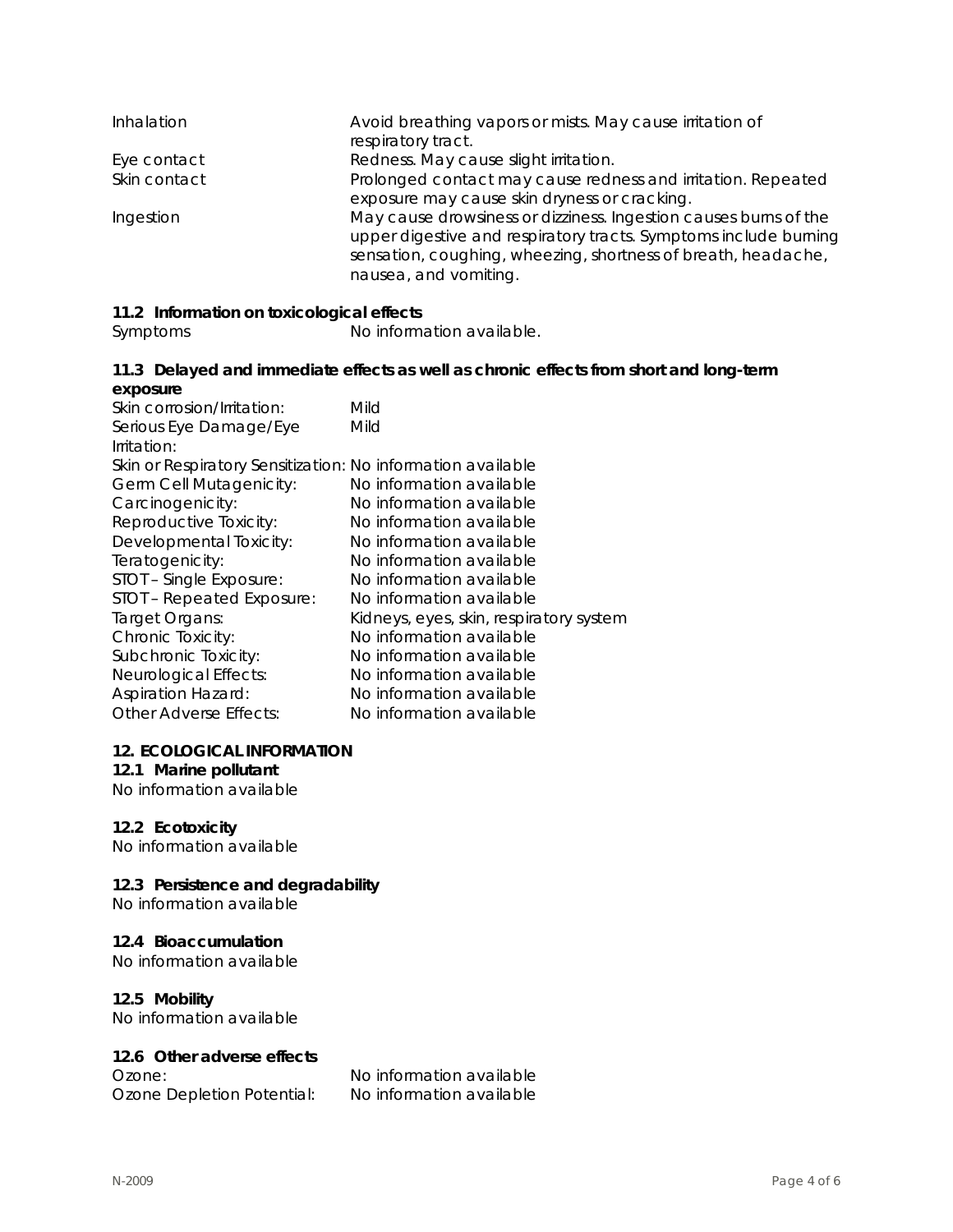# **13. DISPOSAL CONSIDERATIONS**

| 19.<br><b>DISPOSAL CONSIDERATIONS</b>                   |                                                                                                                                                                                                                                                                                                                                                                                                                           |
|---------------------------------------------------------|---------------------------------------------------------------------------------------------------------------------------------------------------------------------------------------------------------------------------------------------------------------------------------------------------------------------------------------------------------------------------------------------------------------------------|
| 13.1 Waste treatment methods                            |                                                                                                                                                                                                                                                                                                                                                                                                                           |
| Relevant Information:                                   | Keep out of drains, sewers, ditches and waterways.                                                                                                                                                                                                                                                                                                                                                                        |
| Disposal Method:                                        | Use a licensed professional waste disposal service to dispose of<br>this product. Product may be dissolved in a combustible solvent<br>or absorbed onto a combustible material and burned by a<br>chemical incinerator.                                                                                                                                                                                                   |
| Contaminated Packaging:                                 | Dispose of as unused product.                                                                                                                                                                                                                                                                                                                                                                                             |
| 14.<br><b>TRANSPORT INFORMATION</b>                     |                                                                                                                                                                                                                                                                                                                                                                                                                           |
| Dot:                                                    | Not dangerous goods.                                                                                                                                                                                                                                                                                                                                                                                                      |
|                                                         |                                                                                                                                                                                                                                                                                                                                                                                                                           |
| 15.<br><b>REGULATORY INFORMATION</b>                    |                                                                                                                                                                                                                                                                                                                                                                                                                           |
| 15.1 US Federal Regulations                             |                                                                                                                                                                                                                                                                                                                                                                                                                           |
| Clean Water Act (CWA):                                  | This product does not contain any substances regulated as<br>pollutants pursuant to the Clean Water Act (40 CFR 122.21 and<br>40 CFR 122.42).                                                                                                                                                                                                                                                                             |
| CERCLA:                                                 | This material, as supplied, does not contain any substances<br>regulated as hazardous substances under the Comprehensive<br>Environmental Response Compensation and Liability Act<br>(CERCLA) (40 CFR 302) or the Superfund Amendments and<br>Reauthorization Act (SARA) (40 CFR 355). There may be specific<br>reporting requirements at the local, regional, or state level<br>pertaining to releases of this material. |
| 15.2 US State Regulations<br>California Proposition 65: | This product does not contain any Proposition 65 chemicals.                                                                                                                                                                                                                                                                                                                                                               |
| <b>OTHER INFORMATION</b><br>16.                         |                                                                                                                                                                                                                                                                                                                                                                                                                           |
|                                                         |                                                                                                                                                                                                                                                                                                                                                                                                                           |

| 16.1 HMIS Rating       |                  |
|------------------------|------------------|
| Health Hazard:         | $\left( \right)$ |
| Flammability:          | $\left( \right)$ |
| Physical Hazard:       | $\left( \right)$ |
| Chronic Health Hazard: | $\left( \right)$ |
|                        |                  |

# **16.2 NFPA Rating**

| Health Hazard:     |  |
|--------------------|--|
| Fire Hazard:       |  |
| Reactivity Hazard: |  |

#### **16.3 Preparation Information**

| Prepared By: | TriLink BioTechnologies, Inc.<br>858-546-0004 |
|--------------|-----------------------------------------------|
| Issue Date:  | 2016-05-31                                    |
| Version:     |                                               |

# **16.4 Further Information**

Copyright 2016 TriLink BioTechnologies, inc. License granted to make unlimited paper copies for internal use only. The above information is believed to be accurate, but not necessarily all inclusive, and thus should only be used as a guide in the handling and use of this material. The